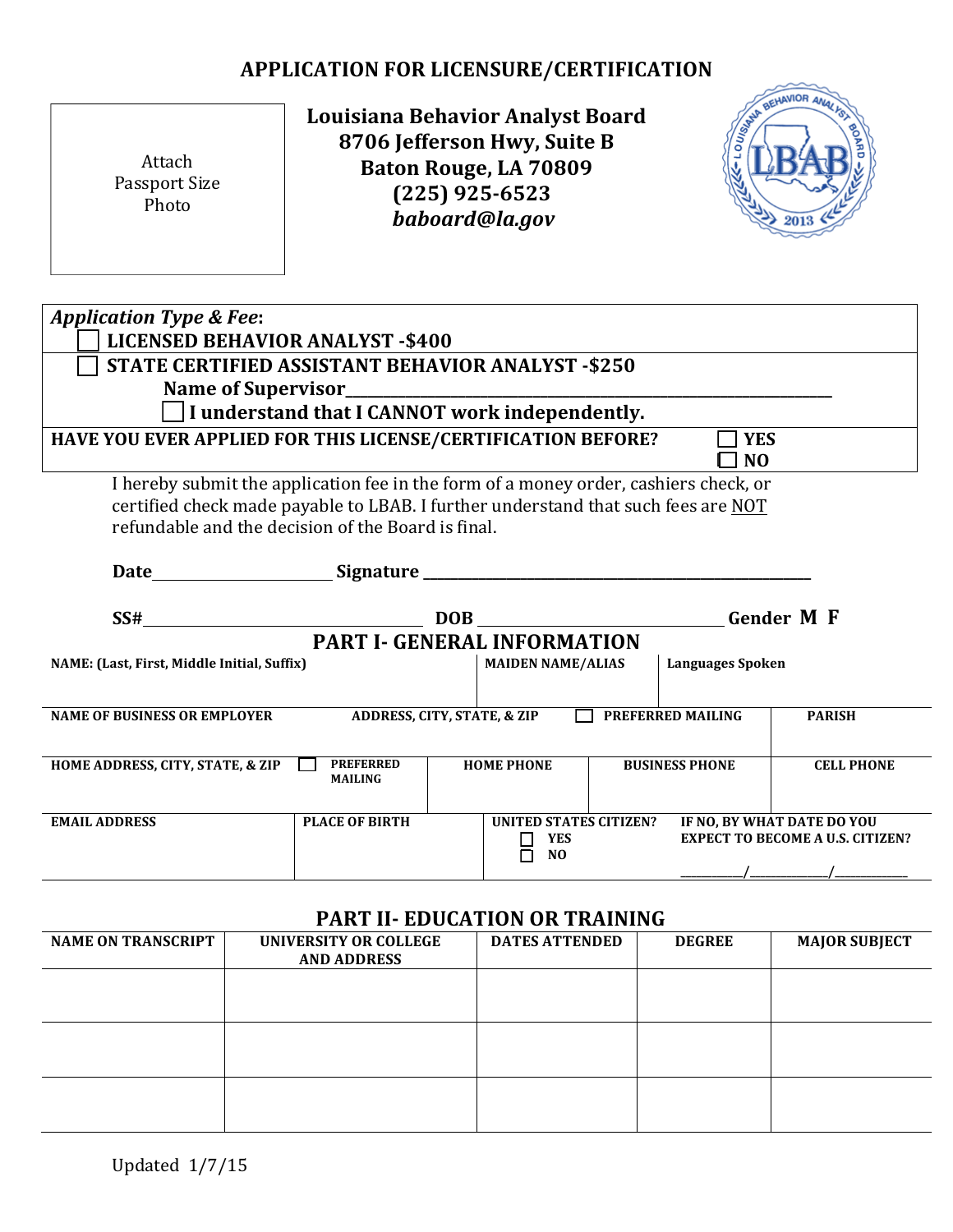# **PART III- BCBA/BCaBA CERTIFICATION**

BCBA CERTIFICATION NUMBER \_\_\_\_\_\_\_\_\_\_\_\_

**STATUS:** If INACTIVE, please attach explanation of why.

**BCaBA CERTIFICATION NO.** 

¨ **ACTIVE** ¨ **INACTIVE**

**DATE OF INITIAL CERTIFICATION \_\_\_\_/\_\_\_/\_** 

#### **PART IV- LICENSURE**

| <b>1. ARE YOU LICENSED OR CERTIFIIED IN</b>                                        | <b>IURISDICTION</b> | <b>DATE ISSUED</b> | LICENSE/CERTIFICATE NO. |
|------------------------------------------------------------------------------------|---------------------|--------------------|-------------------------|
| <b>ANY OTHER JURISDICTION?</b> If you answer                                       |                     |                    |                         |
| "YES" list all jurisdictions to the right, and                                     |                     |                    |                         |
| request verification from each jurisdiction to be                                  |                     |                    |                         |
| sent to Louisiana Behavior Analyst Board.                                          |                     |                    |                         |
| <b>YES</b>                                                                         |                     |                    |                         |
| N <sub>O</sub>                                                                     |                     |                    |                         |
|                                                                                    |                     |                    |                         |
| 2. HAS ANY STATE REJECTED YOUR APPLICATION OR REVOKED YOUR PROFESSIONAL LICENSE OR |                     |                    |                         |
| <b>CERTIFICATE?</b> If "YES" attach explanation.                                   |                     |                    |                         |
|                                                                                    |                     |                    |                         |
|                                                                                    |                     |                    |                         |
| <b>YES</b>                                                                         |                     |                    |                         |
| N <sub>0</sub>                                                                     |                     |                    |                         |
| 3. HAVE YOU EVER BEEN DISCIPLINED BY A LICENSING BOARD OR ETHICS COMMITTEE?        |                     |                    |                         |
| If "YES" attach a detailed explanation.                                            |                     |                    |                         |

**4. DO YOU CURRENTLY HAVE A DISCIPLINARY ACTION PENDING AGAINST YOU IN ANY JURISDICTION?** If "YES", attach a detailed explanation.

¨ **YES**

¨ **NO**

**5. DO YOU HAVE A MEDICAL CONDITION INCLUDING BUT NOT LIMITED TO PHYSIOLOGICAL, MENTAL,** OR PSYCHOLOGICAL CONDITIONS OR DISORDERS, WHICH MAY IMPAIR OR LIMIT YOUR ABILITY TO **PRACTICE APPLIED BEHAVIOR ANALYSIS WITH REASONABLE SKILL AND SAFETY TO THE PUBLIC?** If "Yes" please attach a detailed explanation.

¨ **YES**

¨ **NO**

# **PART V- PROFESSIONAL REFERENCES**

List the names, positions, and **addresses** of three professional references that are well acquainted with you and your work. (i.e. a previous employer or supervisor. One reference **MUST** be a BCBA or LBA)

|  | I |  |
|--|---|--|
|  |   |  |

2.

3.